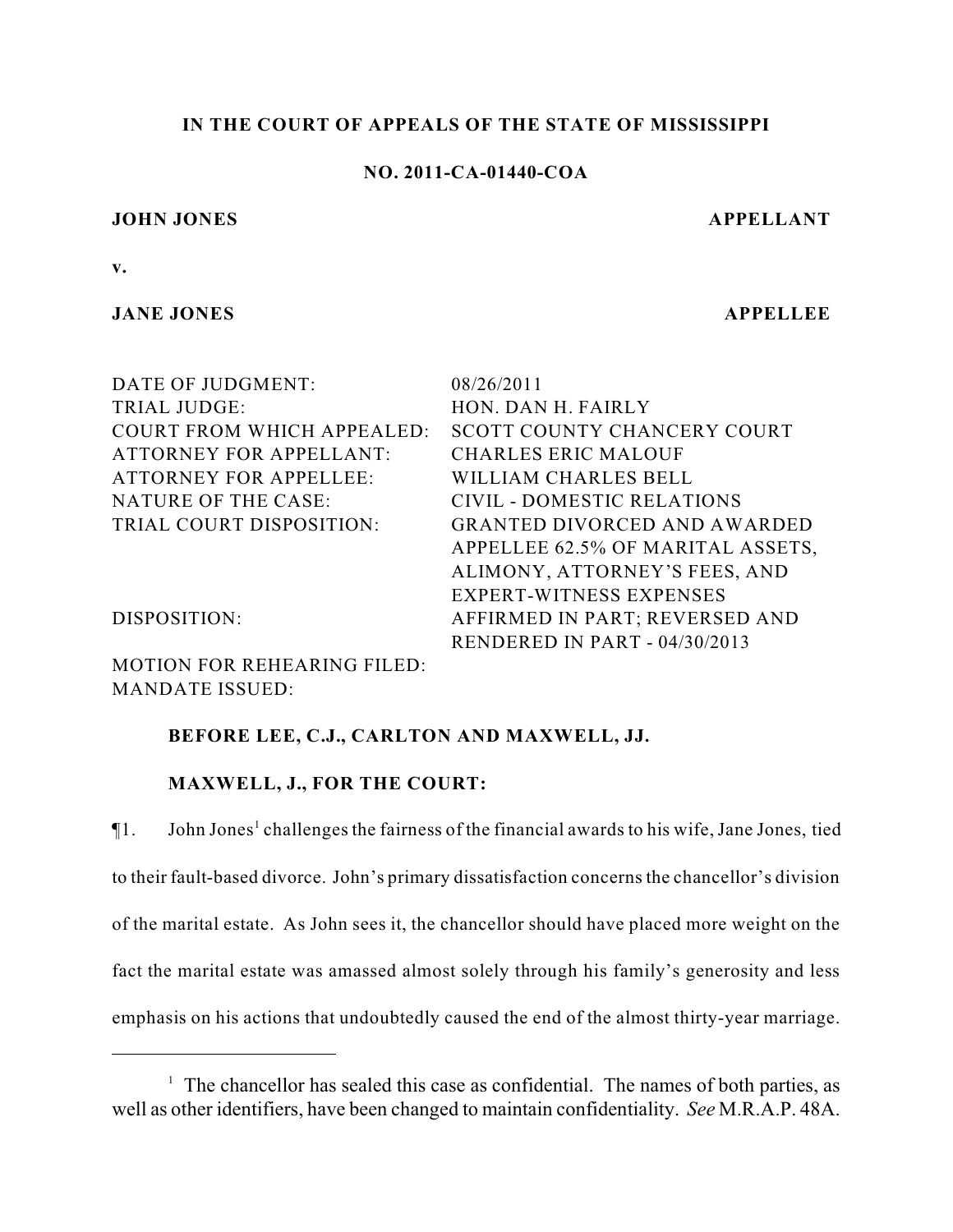But we find nothing unbalanced about the chancellor's *Ferguson* analysis.<sup>2</sup> The chancellor found John's direct economic contributions, through his family, were equal to the indirect economic contributions by Jane, who also made significant contributions to the harmony and stability of their marriage and family. Because John was unequaled in his contribution to the destruction of that harmony and stability, the chancellor found equity dictated Jane receive a larger portion of the marital estate. Finding no abuse of discretion, we affirm the chancellor's award of 62.5% of the marital estate to Jane.

¶2. But we reverse the award of "nominal" permanent alimony. Having found the property division was sufficient, the chancellor abused his discretion by nonetheless awarding alimony based on Jane's possible future needs and John's possible future income. Because there was no present basis for the award, we reverse and render the alimony award of \$10 per month.

¶3. We also reverse the award of \$18,250 for attorney's fees and expert-witness expenses. While this is an issue "largely entrusted to the sound discretion of the trial court," attorney's fees should not be awarded unless the requesting party can establish an inability to pay. While Jane presented evidence that *pre-divorce* her expenses exceeded her income, the chancellor failed to consider Jane's ability *after the divorce* and in light of the property division. Because we find the chancellor's equitable division left Jane in a position to pay her attorney's fees and expert-witness expenses, we reverse and render the award of \$18,250.

#### **Background Facts**

*Ferguson v. Ferguson*, 639 So. 2d 921, 928 (Miss. 1994). 2

<sup>&</sup>lt;sup>3</sup> *Id.* at 937.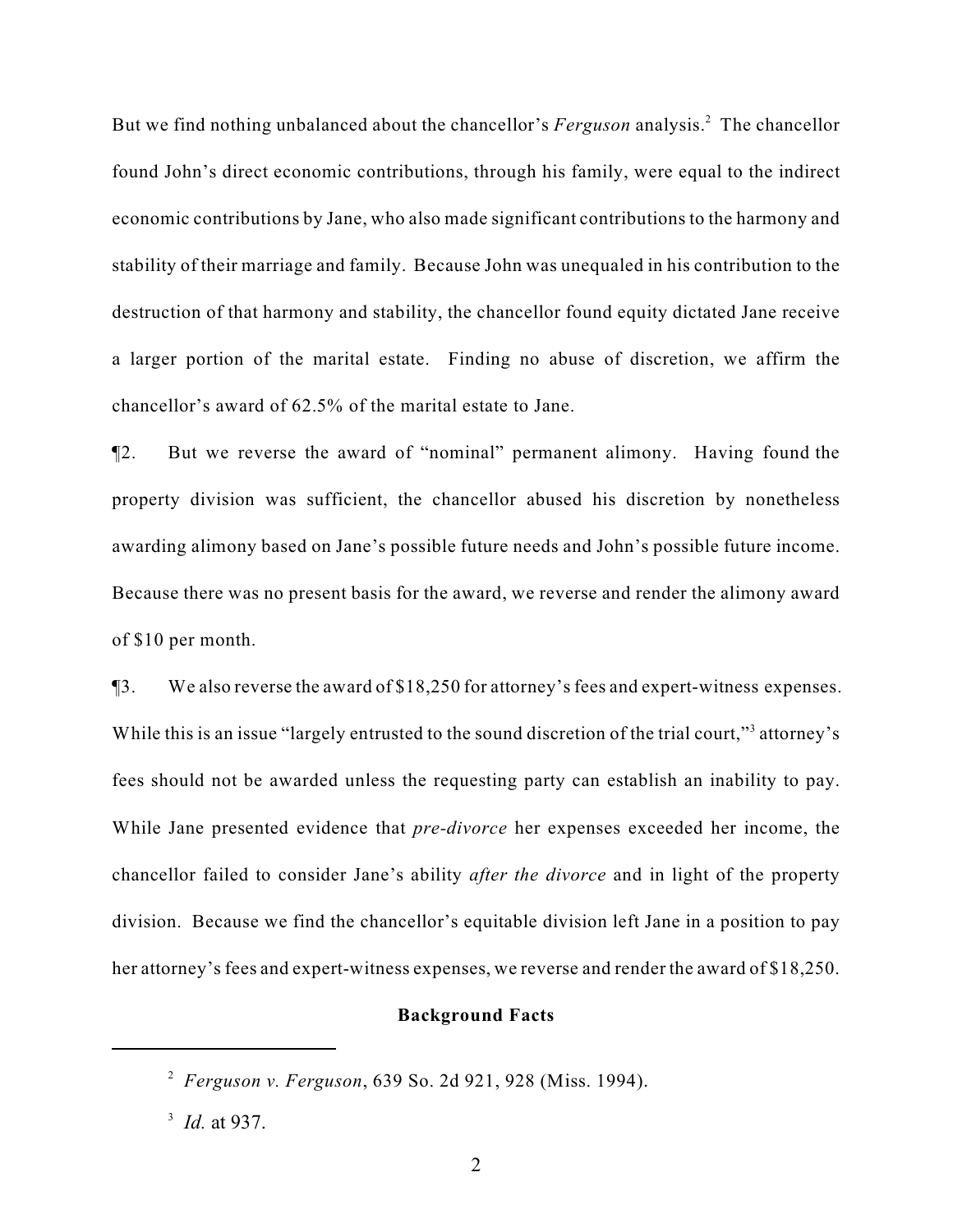¶4. The record in this case was sealed by the chancellor, due to outrageous and unsubstantiated claims John made during the contested phase of the divorce. Since John does not appeal the chancellor's grant to Jane of a divorce based on John's habitual cruel and inhuman treatment, we see no need to delve into the lurid factual allegations that led to John and Jane's divorce.

¶5. John does, however, argue the chancellor improperly considered his marital fault when equitably dividing the marital estate. This estate was amassed during John and Jane's twenty-eight-year marriage, during which they enjoyed a financially comfortable lifestyle. In addition to various family businesses that either employed John or provided income, John also earned income as an attorney. Jane worked primarily in the home, taking care of the household and children.

¶6. After determining what assets belonged to the marital estate and their value, and taking into consideration the amount of debt owed on the assets, the chancellor awarded Jane 62.5% of the estate and John 37.5%. The chancellor applied the factors from *Ferguson v. Ferguson*, 639 So. 2d 921, 928 (Miss. 1994), to arrive at the division. Specifically, he found Jane's contributions as homemaker were equivalent to John's. The chancellor found neither dissipated assets. He also recognized John's emotional ties to certain assets, especially real property in Scott County, stock in a local bank, and an ownership interest in a car dealership founded by John's father and another family business.

¶7. But the chancellor also recognized John as the sole contributor to the end of the long marriage. Consequently, the chancellor found equity dictated Jane receive a larger portion of the marital assets, versus a fifty-fifty split. Specifically, the chancellor awarded Jane:

3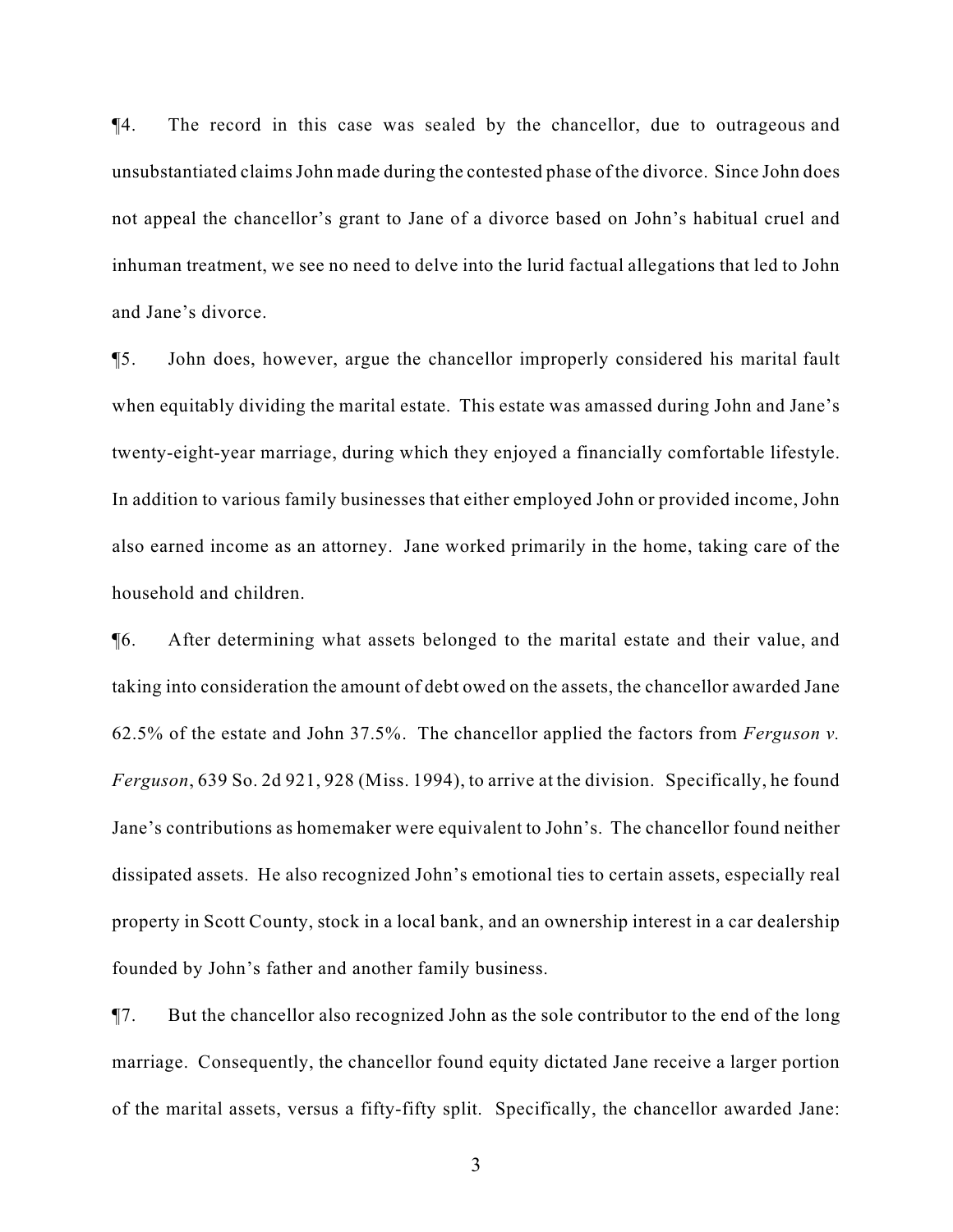\$1,014 in cash, her personal vehicle, her retirement accounts, both her and John's shares in the bank, six of John's individual retirement accounts, and a condominium in Oxford, Mississippi, free and clear of all liens.

¶8. Because the total value of these assets were less than 62.5% of the marital estate, the chancellor also ordered John to pay Jane the remaining \$187,226.77 of her property award in annual installments of \$25,000. The chancellor explained the purpose of this cash award was to provide Jane her equitable share of the marital estate, while allowing John to keep the remaining marital assets, which included John's family land and businesses. However, the chancellor granted Jane an equitable lien on these properties as security for the \$187,226.77 award.

¶9. Specifically, the chancellor awarded John the ownership interest in the car dealership, the ownership interest in the other family business, the real property in Scott County, Mississippi, and a collection of Civil War memorabilia. The chancellor also ordered that John be solely responsible for his more than \$466,715 in various debts, and Jane be solely responsible for her more than \$14,886.67 in various debts.

¶10. The chancellor found the property division, which included the \$25,000 annual payments, eliminated the need for alimony. But because the chancellor found Jane met the criteria for permanent—or periodic—alimony, he awarded her a "nominal" \$10 per month in permanent alimony, in the event Jane's need for alimony ever increased and John's income and ability to pay also increased.

¶11. Finally, the chancellor found Jane did not have the ability to pay her attorney's fees. The chancellor ordered John pay \$14,000 towards her attorney's fees, plus \$4,250 toward the

4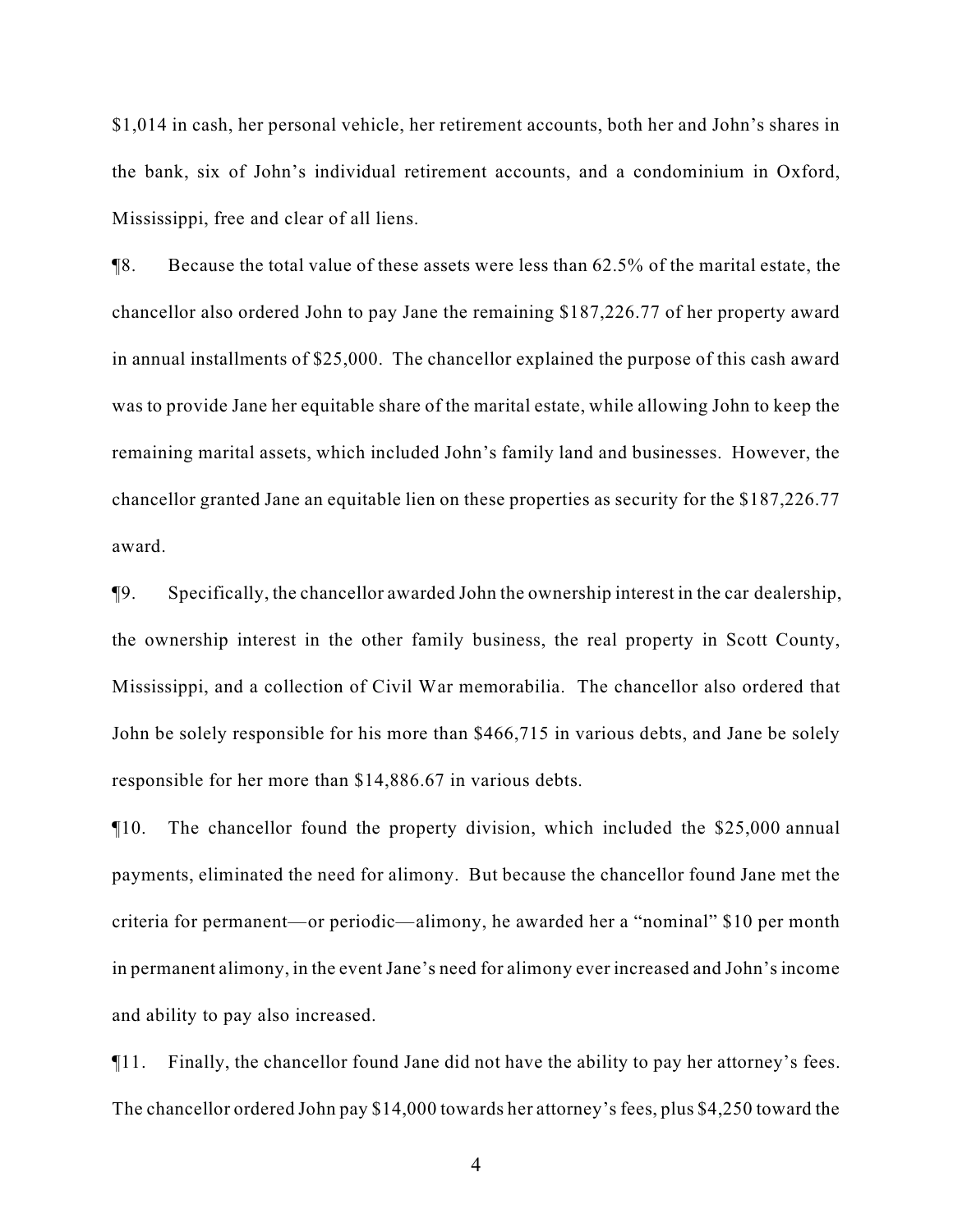expert witness's fee, for a total of \$18,250.

 $\P$ 12. John appeals the financial awards to Jane—(1) the 62.5% / 37.5% split of the marital property in favor of Jane; (2) the award of "nominal" permanent alimony of \$10 per month; and (3) the award of \$18,250 in attorney's and expert-witness fees.

#### **Discussion**

## *I. Equitable Distribution of Marital Property*

¶13. In reviewing the chancellor's equitable division, we employ the familiar manifesterror standard of review. *See Vaughn v. Vaughn*, 56 So. 3d 1283, 1288 (¶17) (Miss. Ct. App. 2011). "We will not disturb a chancellor's factual findings unless the chancellor's decision was manifestly wrong [or] clearly erroneous, or the chancellor applied an improper legal standard." *Id.* (citing *Wallace v. Wallace*, 12 So. 3d 572, 575 (¶12) (Miss. Ct. App. 2009)). ¶14. Here, in ordering the equitable distribution of the Joneses' marital property, the chancellor applied the correct legal standard, following the directive to "(1) classify the parties' assets as marital or separate property, (2) determine the value of those assets, and (3) divide the marital estate equitably based upon the factors set forth in *Ferguson*." *Smith v. Smith*, 90 So. 3d 1259, 1267 (¶31) (Miss. Ct. App. 2011).

#### **A. Categorization of Assets**

¶15. First, the chancellor determined what property was marital. The chancellor found, because John had commingled the assets given to him by his father, these assets were marital through the family-use doctrine. *See Stewart v. Stewart*, 864 So. 2d 934, 937 (¶12) (Miss. 2003) ("Separate property that has been 'commingled with the joint marital estate' also becomes marital property subject to equitable distribution." (quoting *Johnson v. Johnson*,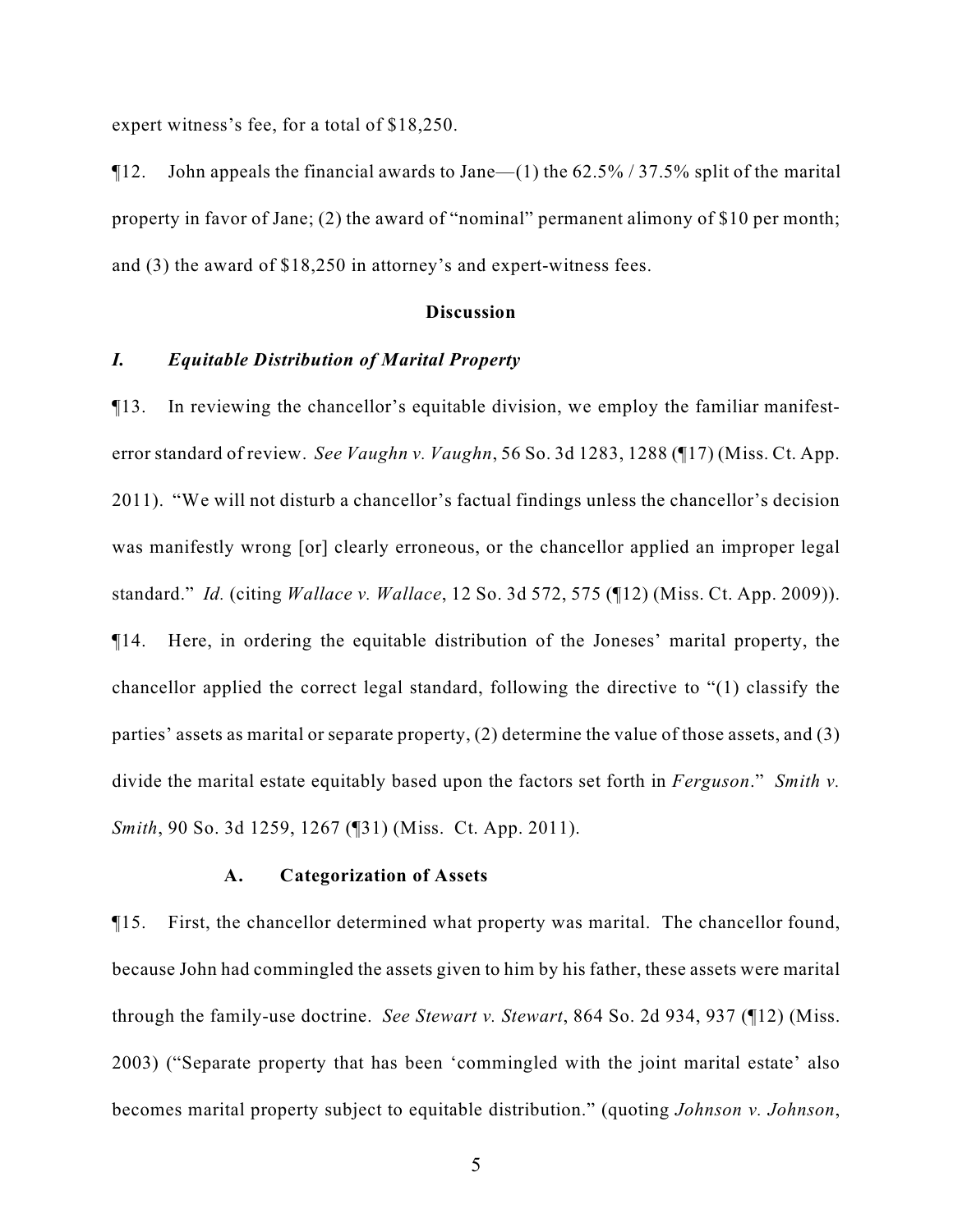650 So. 2d 1281, 1286 (Miss. 1994))); *see also Rhodes v. Rhodes*, 52 So. 3d 430, 438 (¶26) (Miss. Ct. App. 2011) (discussing family-use doctrine). John does not appeal the classification of these assets as marital. Instead, he argues the chancellor failed to recognize the source of these marital assets when applying the *Ferguson* factors—an argument we address under our review of the chancellor's *Ferguson* analysis.

### **B. Valuation of Assets**

¶16. The chancellor next determined the value of the marital estate. Factoring in the debts owed on marital assets, the chancellor valued the estate at \$1,117,049.50. While John balks at the value assigned to several assets, John has failed to show how the record supports these valuations were manifestly wrong or clearly erroneous.

¶17. For example, John argues the chancellor erred by relying on Jane's financial expert when assigning the value to one of the family businesses, an asset ultimately awarded to him. John asserts the expert's valuation of the business was based on hearsay. But Mississippi Rule of Civil Procedure 703 permits "an expert's opinion [to] be based off of inadmissible evidence, such as hearsay, if it is of a type reasonably relied upon by experts in the particular field." *Martin v. Miss. Transp. Comm'n*, 953 So. 2d 1163, 1167 (¶16) (Miss. Ct. App. 2007). Here, the chancellor permitted the expert to testify about this asset after finding the expert used sound methodology and reasonably relied on the evidence available to reach his valuation. As John has not shown why the valuation was unreliable under Mississippi Rule of Civil Procedure 702 or even suggested what the proper value of the business would have been had correct methods been applied, we find no abuse of discretion in the chancellor's reliance on the expert's testimony.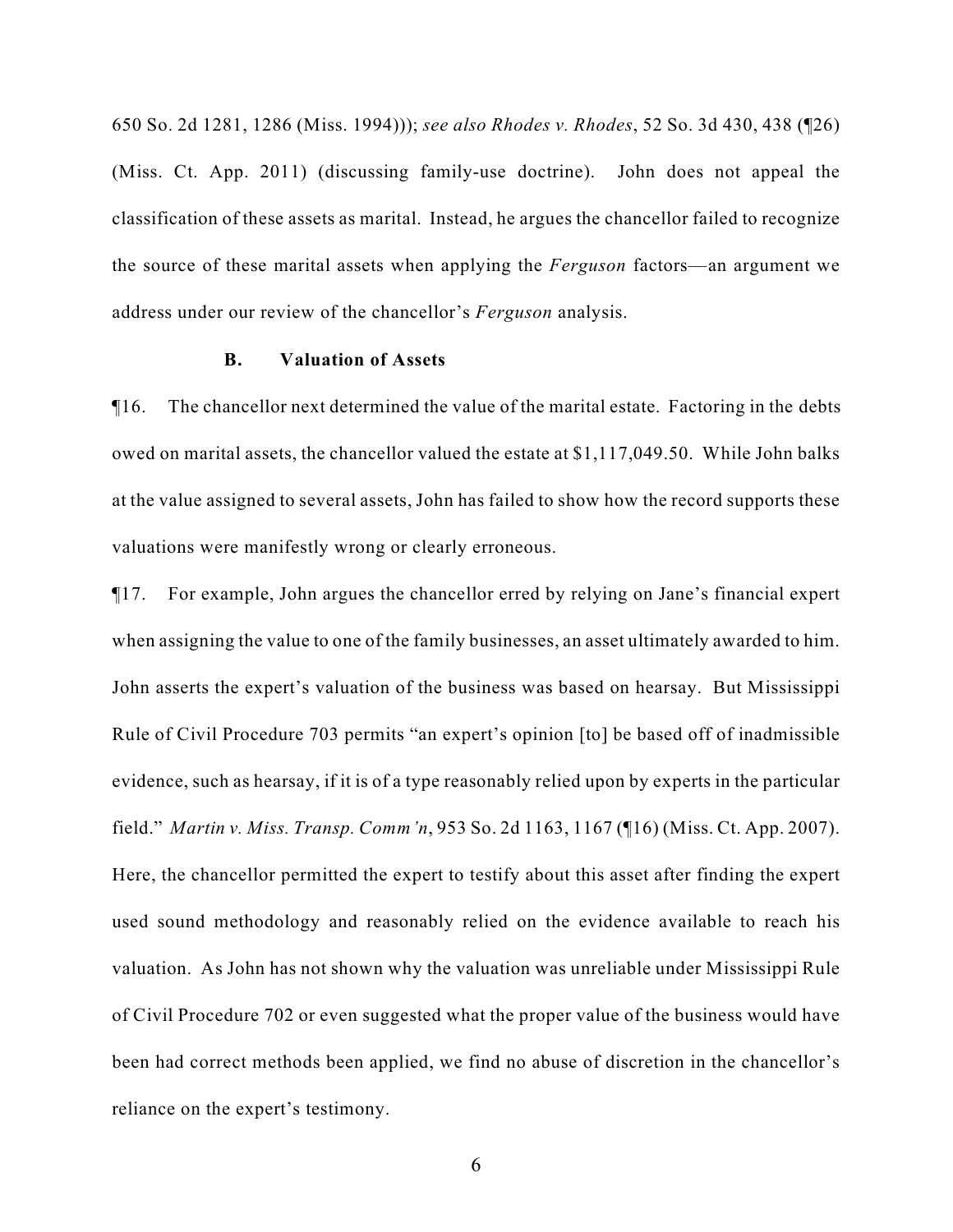¶18. John also asserts the chancellor erred by relying on John's Rule 8.05 financialdeclaration form to assign values to certain assets because John's responses were merely "guesstimates." *See* UCCR 8.05 (requiring in all domestic matters involving property disputes that each party provide a detailed written disclosure of his or her financial status). But as a licensed attorney, John knew, or should have known, that the chancellor could—and would—rely on the financial information he submitted to the court. "A Rule 8.05 statement is a *mandatory* filing with the chancery court that provides that court with accurate financial information to assist in its equitable distribution of the divorcing parties' assets." *Trim v. Trim*, 33 So. 3d 471, 478 (¶¶16-17) (Miss. 2010) (emphasis added) (holding that "failure to submit a Rule 8.05 statement without just cause constitutes contempt of court" and "a party's intentional filing of a substantially false Rule 8.05 financial statement constitutes a fraud on the court"). Consequently, a chancellor's valuation of marital assets "may be accomplished by adopting the values cited in the parties' 8.05 financial disclosures[.]" *Jenkins v. Jenkins*, 67 So. 3d 5, 13 (¶19) (Miss. Ct. App. 2011) (quoting *Horn v. Horn*, 909 So. 2d 1151, 1165 (¶49) (Miss. Ct. App. 2005). So to the extent the chancellor relied on values assigned on the Rule 8.05 form, we find it was within the chancellor's discretion to do so. *See Mauldin v. Mauldin*, 107 So. 3d 176, 179 (¶[14-15) (finding no error in the chancellor's reliance on values assigned in spouses' Rule 8.05 forms).

¶19. And to the extent the chancellor viewed other information on John's Rule 8.05 with skepticism, we find such credibility findings were also within the chancellor's discretion as fact-finder. *See Holley v. Holley*, 969 So. 2d 842, 844 (¶8) (Miss. 2007) ("[T]he chancellor is the trier of fact and determines the weight and credibility of the evidence."). The record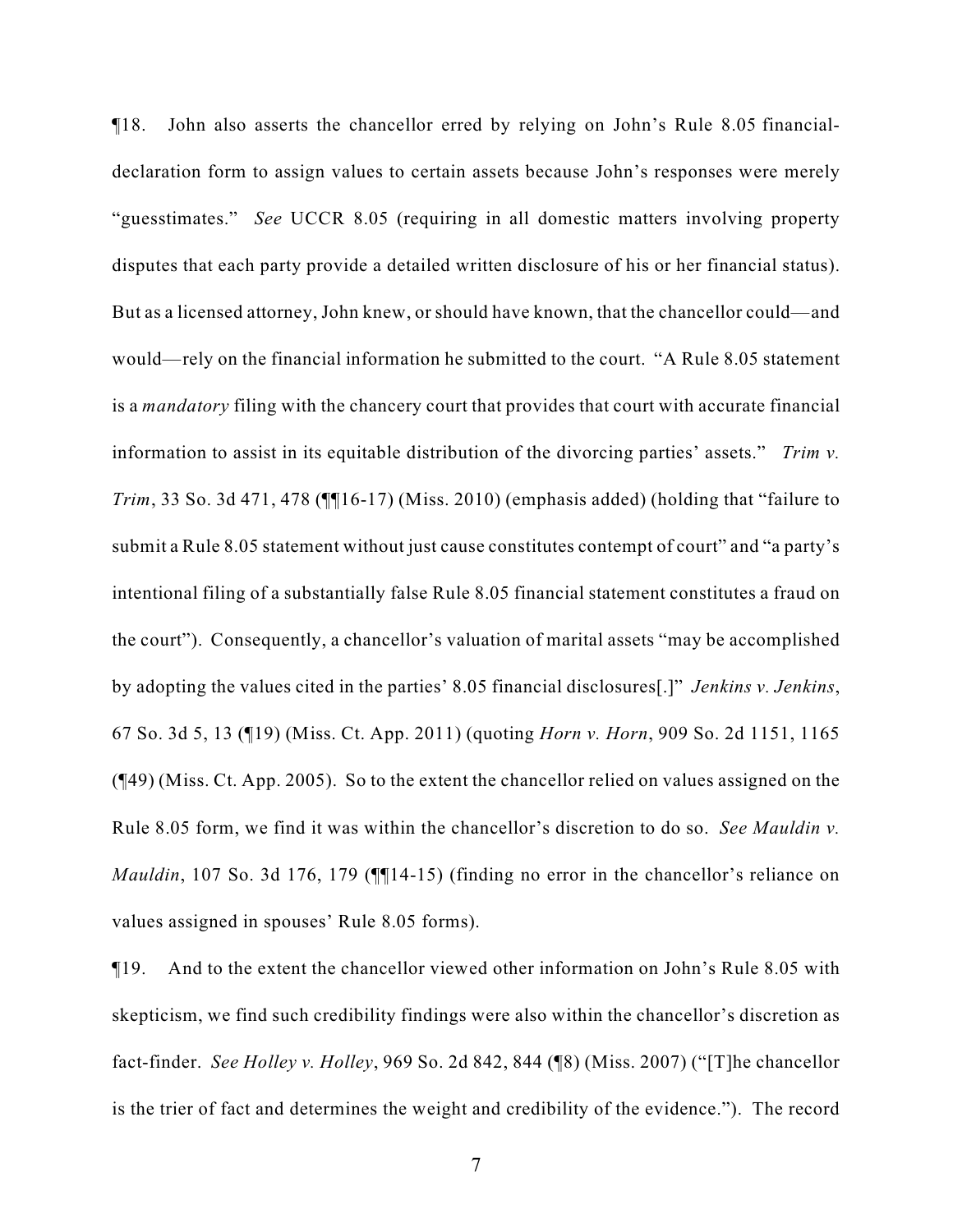reflects John assigned drastically higher valuations for Jones-family assets prior to Jane's filing for divorce in comparison to when John realized these assets would become part of the marital estate to be divided.

¶20. Thus, it appears John wants to have it both ways—arguing his valuations were correct and should have been applied when they benefitted him but merely "guesstimates" when they did not. As it was for the chancellor to weigh the credibility of John's information, we will not disturb the values the chancellor assigned—especially when John fails to show why they were incorrect.

## **C. Division of Marital Assets**

. . . .

¶21. Finally, the chancellor went through the *Ferguson* factors to determine how the marital estate should be equitably divided. These eight factors are:

- 1. Substantial contribution to the accumulation of the property[;]
- 2. The degree to which each spouse has expended, withdrawn or otherwise disposed of marital assets and any prior distribution of such assets by agreement, decree or otherwise[;]
- 3. The market value and the emotional value of the assets subject to distribution[;]
- 4. The value of assets not ordinarily, absent equitable factors to the contrary, subject to such distribution, such as property brought to the marriage by the parties and property acquired by inheritance or inter vivos gift by or to an individual spouse;
- 5. Tax and other economic consequences, and contractual or legal consequences to third parties, of the proposed distribution;
- 6. The extent to which property division may, with equity to both parties, be utilized to eliminate periodic payments and other potential sources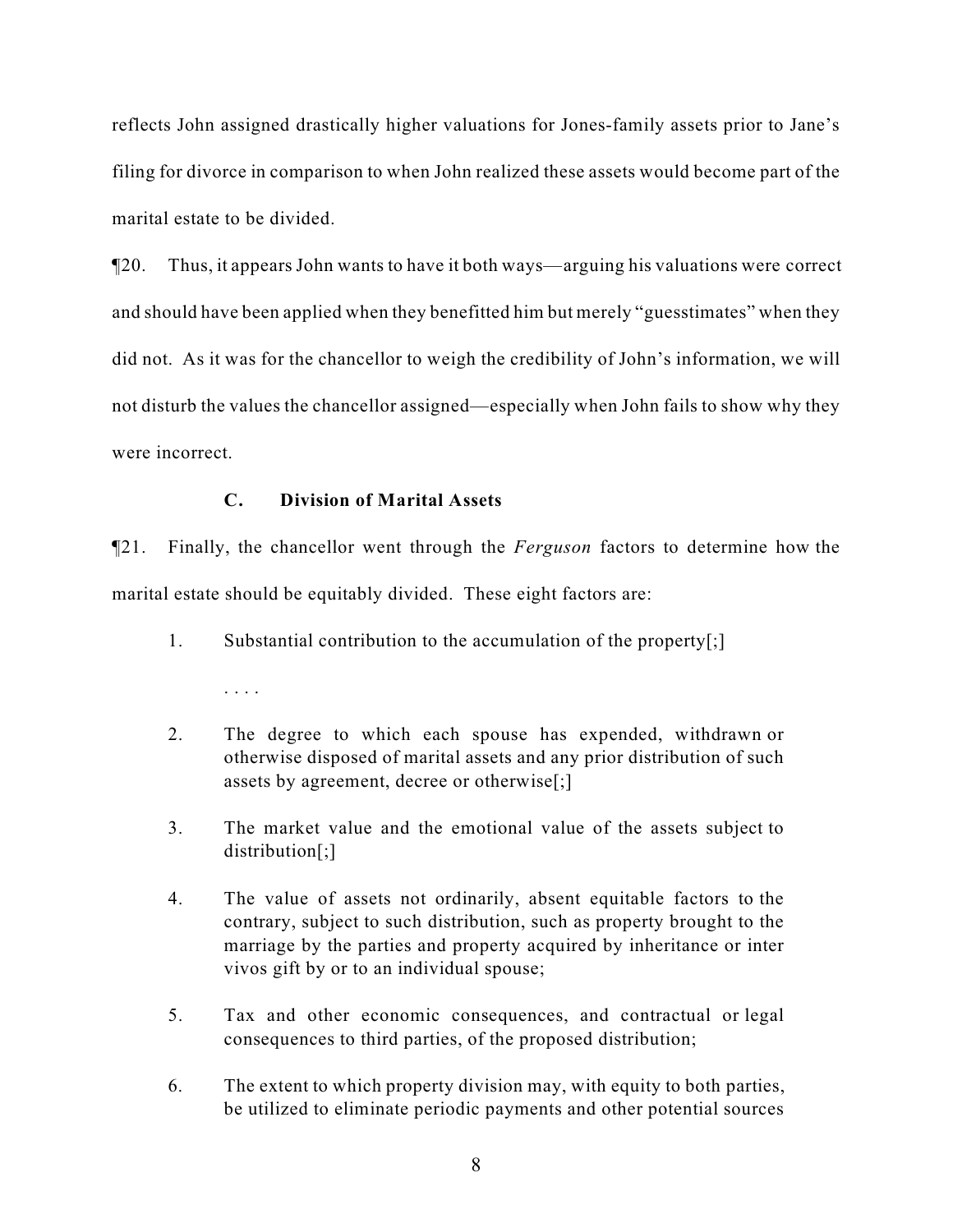of future friction between the parties;

- 7. The needs of the parties for financial security with due regard to the combination of assets, income and earning capacity; and,
- 8. Any other factor which in equity should be considered.

*Ferguson*, 639 So. 2d at 928.

 $\P$ 22. John challenges the chancellor's findings on almost every factor.<sup>4</sup> But the focus of his argument hones in on the contribution factor.

### *1. Contribution*

¶23. In considering each spouse's contribution, *Ferguson* directs chancellors to weigh not only the "[d]irect or indirect economic contribution to the acquisition of the property" but also the "[c]ontribution to the stability and harmony of the marital and family relationships."<sup>5</sup>

*Id.* The chancellor found both spouses' economic contributions were equal. But he found John's destruction of the twenty-eight-year marital relationship weighed heavily against John. John challenges both aspects of the chancellor's contribution findings.

¶24. Regarding economic contribution, John argues this factor instead favors him because it was his family's generosity—through gifts and job opportunities—that led to the accumulation of the marital assets. Though acknowledging John's contributions, the chancellor found applicable the presumption that "the contributions and efforts of the marital partners, whether economic, domestic or otherwise are of equal value." *Hemsley v. Hemsley*,

 $<sup>4</sup>$  John does not challenge the tax-and-economic-consequences factor. And he makes</sup> a vacuous argument about the dissipation-of-the-assets factor we need not address.

 $\frac{1}{2}$ . The "[c]ontribution to the education, training or other accomplishment bearing on the earning power of the spouse accumulating the assets" should also be considered. *Ferguson*, 639 So. 2d at 928.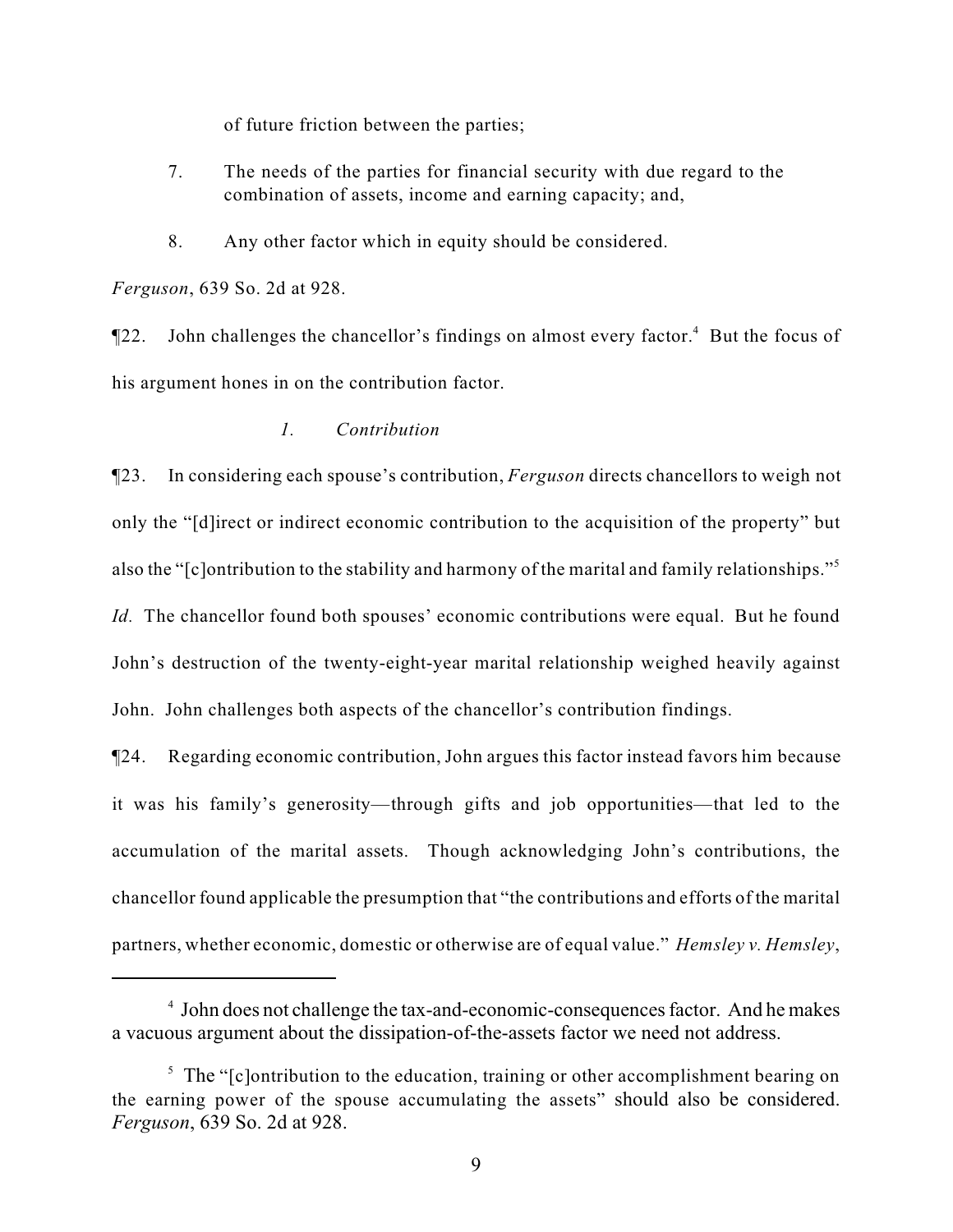639 So. 2d 909, 915 (Miss. 1994); *see also Owen v. Owen*, 798 So. 2d 394, 399 (¶15) (Miss. 2001) (holding "spouses are not prohibited from receiving a portion of marital assets acquired solely by the other spouse's financial contributions if that non-cash contributing spouse has made alternative contributions to the marriage"). Because Jane significantly contributed by taking care of the marital home, ensuring John's domestic needs were met, and almost single-handedly raising their children, the chancellor determined John's and Jane's contributions were equal. We find no abuse of discretion in this finding.

¶25. Regarding contribution to the stability and harmony of the marriage and family, John argues the chancellor unfairly penalized him for his actions that led to the Jane being granted a fault-based divorce.

¶26. Marital fault is "relevant to the chancellor's consideration of equitable distribution [when] it impact[s] upon the harmony and stability of the marriage." *See Singley v. Singley*, 846 So. 2d 1004, 1008 (¶10) (Miss. 2002). In *Singley*, the Mississippi Supreme Court held it was error to divide the marital assets evenly, because such a division overlooked the wife's actions that "significantly impacted and burdened the stability and harmony of the marriage." *Id.* at 1009 (¶13); *see also Watson v. Watson*, 882 So. 2d 95, 108-09 (¶68) (Miss. 2004) (holding that the chancellor, by dividing assets equally, "obviously ignored conduct" that had "impacted and burdened the stability and harmony of the marriage" (quoting *Singley*, 846 So. 2d at 1009 (¶13))). Similarly, in *Sullivan v. Sullivan*, 990 So. 2d 783, 788 (¶18) (Miss. Ct. App. 2008), this court rejected the argument that the chancellor "placed too much emphasis" on marital fault. Because the wife's conduct "placed a tremendous burden on the marriage," ultimately resulting in her leaving the marriage, we found "no error with the chancellor's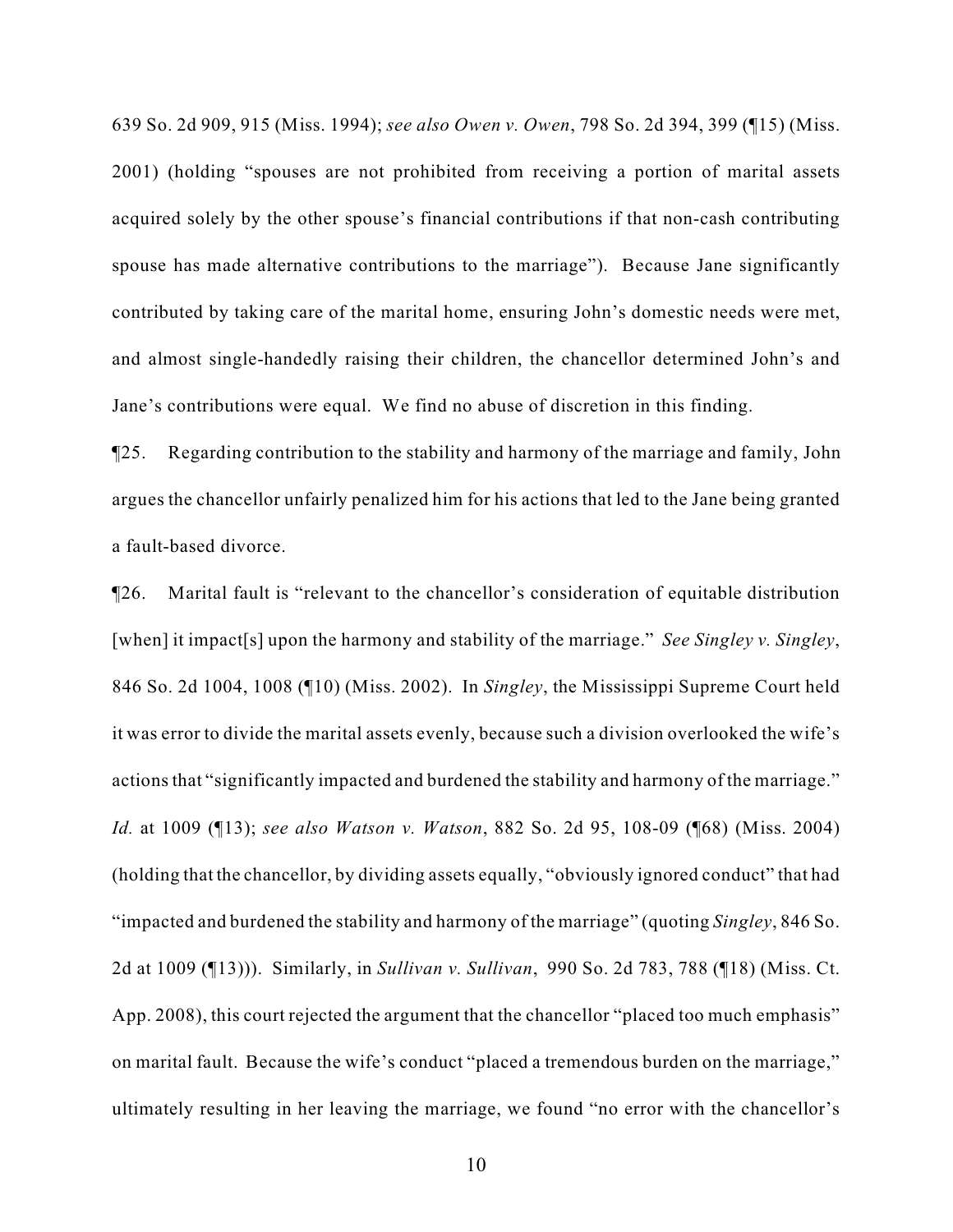decision to place great emphasis" on the misconduct when awarding the husband two thirds of the marital estate. *Id.* at (¶19).

¶27. Here, the chancellor found John's actions had such a negative impact on the harmony and stability of the marriage that the chancellor ordered the record be sealed to stave off any further damage. Thus, we find no error in the chancellor determining John's misconduct warranted that Jane receive a larger portion of the estate. In fact, *Singley*, *Watson*, and *Sullivan* indicate it would have been an abuse of discretion had the chancellor ignored the pervasive effect of John's actions on the marriage and divided the estate equally.

¶28. John asserts he should not suffer the financial consequences of his actions because they were not willful, but instead stemmed from mental illness. While it was mentioned that John may be mentally ill, John did not seek to prove any mental illness at trial as a defense to Jane's allegations of habitual cruel and inhuman treatment. *See McIntosh v. McIntosh,* 151 Miss. 78, 81, 117 So. 352, 353 (1925) (holding that an insane person cannot act cruelly and inhumanely for purposes of proving statutory grounds for divorce). Nor does he contest on appeal the other consequence of his actions—Jane's receipt of a fault-based divorce.

¶29. Further, it is clear from the chancellor's findings that his intention was not to "penalize" John but instead to keep from penalizing Jane, who had made extraordinary efforts to keep her marriage together. So stated positively, the chancellor found Jane was entitled to a greater portion because she had made a greater contribution. *See Wells v. Wells*, 800 So. 2d 1239, 1243 (¶8) (Miss. Ct. App. 2001) (affirming chancellor's unequal division in favor of wife, which was based on finding that, "although both parties contributed substantially to the accumulation of property, [the wife] clearly made a greater contribution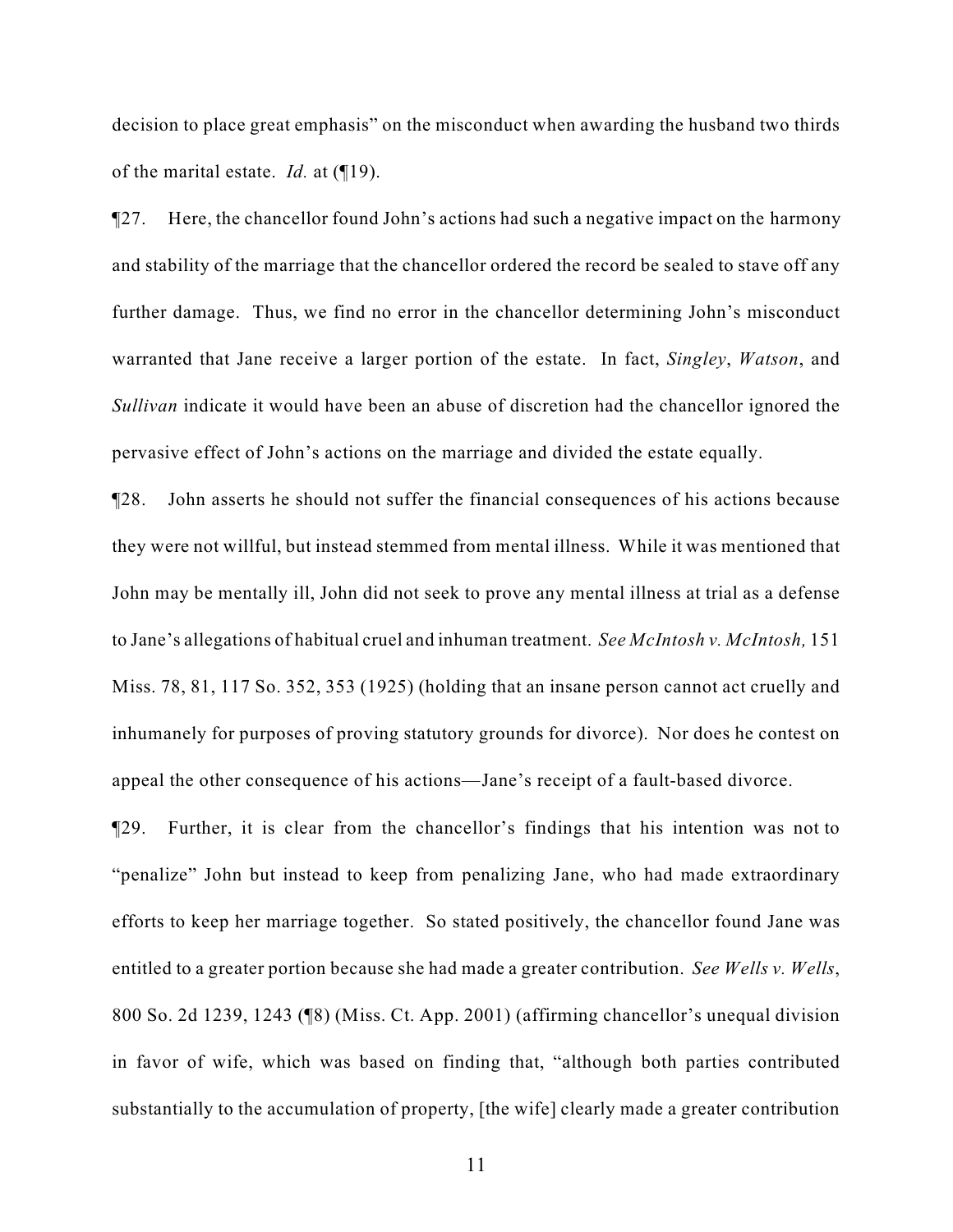to the stability and harmony of the marital and family relationship"). We cannot find this was an abuse of discretion.

#### *2. Emotional Value of Assets*

¶30. John also argues the chancellor ignored his emotional attachment to the marital assets acquired through his family. But our review reveals that the chancellor *did* consider John's emotional attachment to these assets. The very reason the chancellor ordered John to pay Jane \$186,226.77 in cash was so that John could retain as much of the Jones-family assets as equity would allow, while still ensuring Jane received 62.5% of marital estate.

## *3. Value of Assets Not Subject to Distribution*

¶31. This factor requires chancellors to consider both spouses' separate estates and how their nonmarital property may affect how the marital property is divided. *See* Deborah H. Bell, *Bell on Mississippi Family Law* § 6.08[2][c] (2005); *see also Welch v. Welch*, 755 So. 2d 6, 9 (¶19) (Miss. Ct. App. 1999). In attacking the chancellor's application of this factor, John does not argue the chancellor failed to consider his and Jane's nonmarital property. Instead, he merely rephrases his contribution argument—that he should be "credited" with having brought more assets into the *marital* estate than Jane. The chancellor correctly found that the gifts from John's family had been converted into marital property through the familyuse doctrine. *See Stewart*, 864 So. 2d at 937 (¶12) ("Separate property that has been 'commingled with the joint marital estate' . . . becomes marital property subject to equitable distribution." (quoting *Johnson*, 650 So. 2d at 1286)); *see also Rhodes*, 52 So. 3d at 438 (¶26) (discussing family-use doctrine). Thus, John fails to show what *nonmarital* assets the chancellor failed to consider.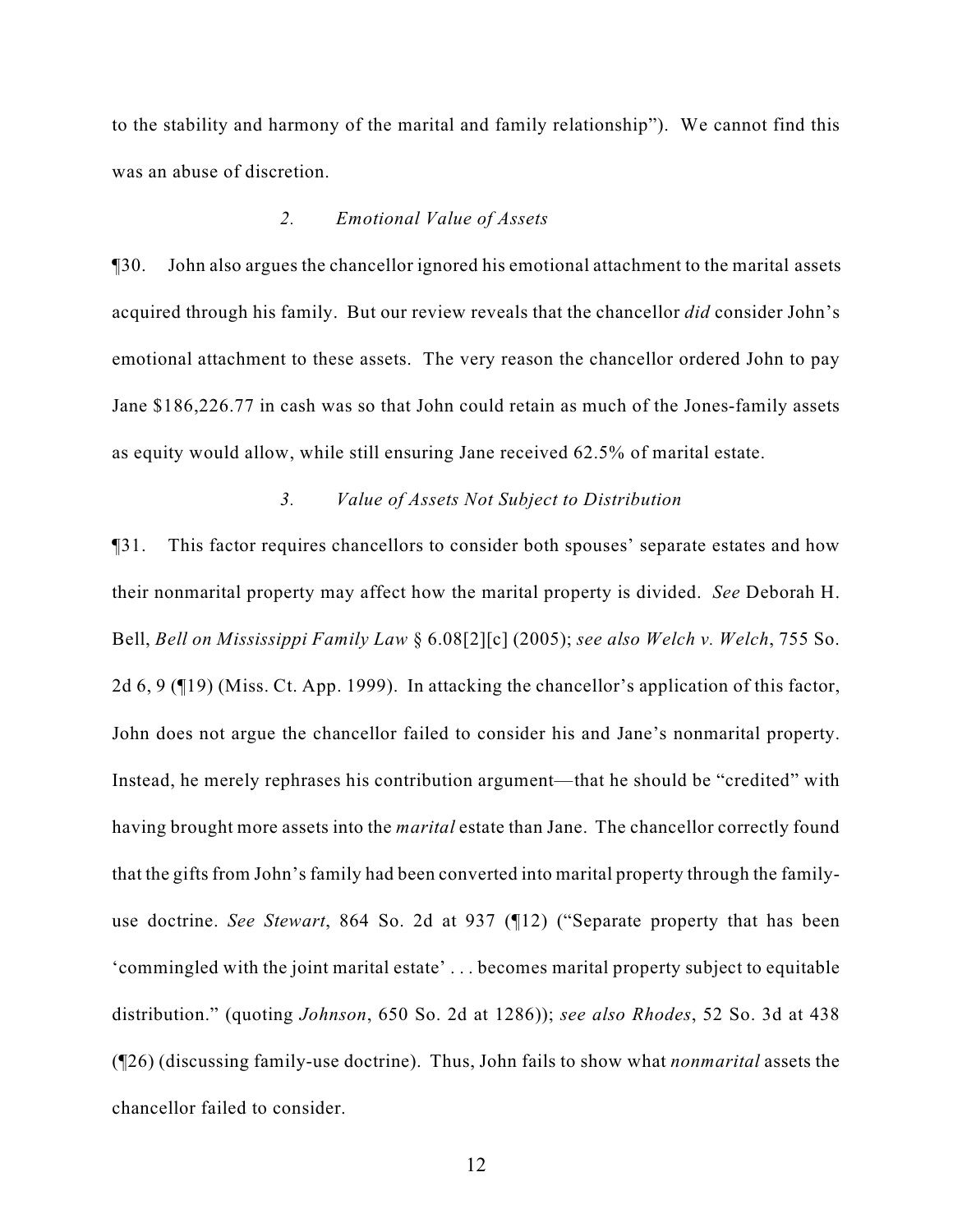## *4. Extent to Which Property Division May Eliminate Need for Alimony*

¶32. Under this factor, the chancellor must consider "[t]he extent to which property division may, with equity to both parties, be utilized to eliminate periodic payments and other potential sources of future friction between the parties." *Ferguson*, 639 So. 2d at 928. Here, the chancellor properly balanced this factor against the emotional-value-of-the-assets factor, finding it was better to award Jane a lump-sum of \$187,226.77 cash, to be satisfied in periodic payments of \$25,000 per year and secured by a lien on assets awarded to John, than award any more Jones-family assets to Jane. So the chancellor actually weighed this factor in John's favor, finding his emotional attachment to certain assets outweighed any consideration of eliminating the \$187,226.77 cash award—a hybrid of lump-sum alimony and property distribution—though awarding Jane more assets.

## *5. Financial Needs of Parties*

¶33. John argues the chancellor overestimated his financial security, while underestimating Jane's. Throughout his brief, John makes general references to his diminished financial state and loss of ability to earn an income and service his debts. But he fails to show how the overall record proves the chancellor's findings regarding his financial security were manifestly wrong or clearly erroneous. What the record does show is that the chancellor specifically found John had played "fast and loose with the truth" regarding his current income and expenses. *Cf. Clark v. Clark*, 754 So. 2d 450, 459 (¶¶53-54) (Miss. 1999) (finding that chancellor, when awarding child support, did not error in imputing greater income to husband based on finding that husband failed to fully disclose his assets and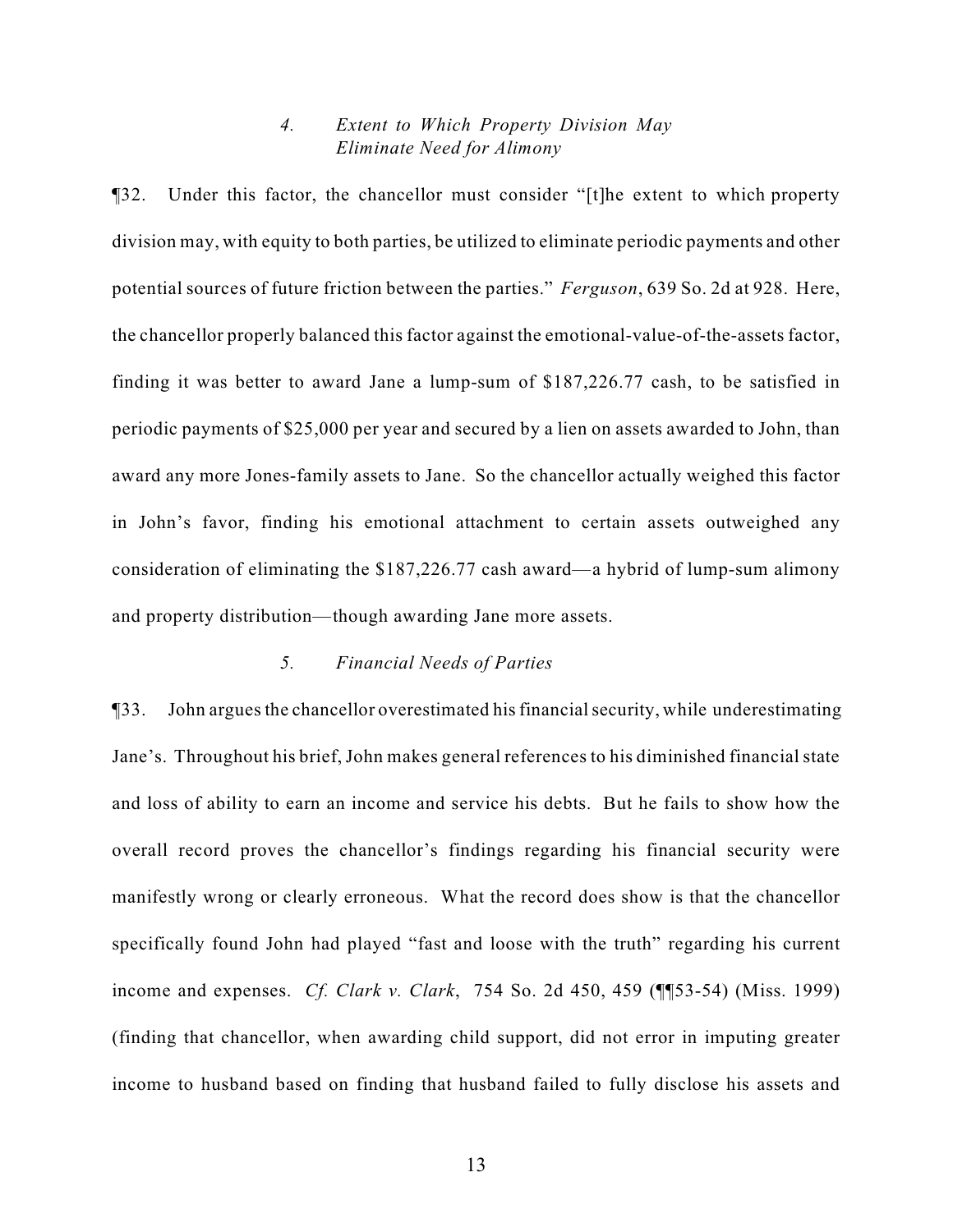income). And in his brief, John asserts he merely made "guesstimates" about his income and expenses on his Rule 8.05 form. Thus, the chancellor's findings regarding John's income and expenses largely came down to an issue of credibility. *See Holley*, 969 So. 2d at 844 (¶8). As fact-finder, the chancellor determined John, as a licensed attorney and business owner, had a greater ability to earn an income than Jane. We see no manifest error in this finding.

## *6. Any Other Equitable Factor*

¶34. John uses this final factor to make a plea that the property division was not fair. Indeed, "fairness is the prevailing guideline" when dividing marital property. *Ferguson*, 639 So. 2d at 929. But a division does not have to be equal in order to be equitable. *Lowrey v. Lowrey,* 25 So. 3d 274, 285 (¶26) (Miss. 2009) (citing *Chamblee v. Chamblee,* 637 So. 2d 850, 863-64 (Miss. 1994)). In fact, fairness may direct an unequal division. *E.g., Singley*, 846 So. 2d at 1008-09 (¶¶10-13). Here, the chancellor properly classified and valued the marital assets. He then correctly applied the *Ferguson* factors, basing his findings on substantial evidence from the record. And he concluded an equitable division of the marital estate would provide Jane 62.5% of the marital assets, with \$187,226.77 of her property division to be awarded as lump-sum alimony so John could be awarded more of the Jonesfamily assets. As the chancellor correctly applied the law and supported his factual findings, we affirm the division of the marital property 62.5% / 37.5% in Jane's favor.

#### *II. "Nominal" Permanent Alimony*

¶35. However, we do find manifest error with the award of "nominal" permanent—or periodic—alimony in the amount of \$10 per month. *See Armstrong v. Armstrong*, 618 So.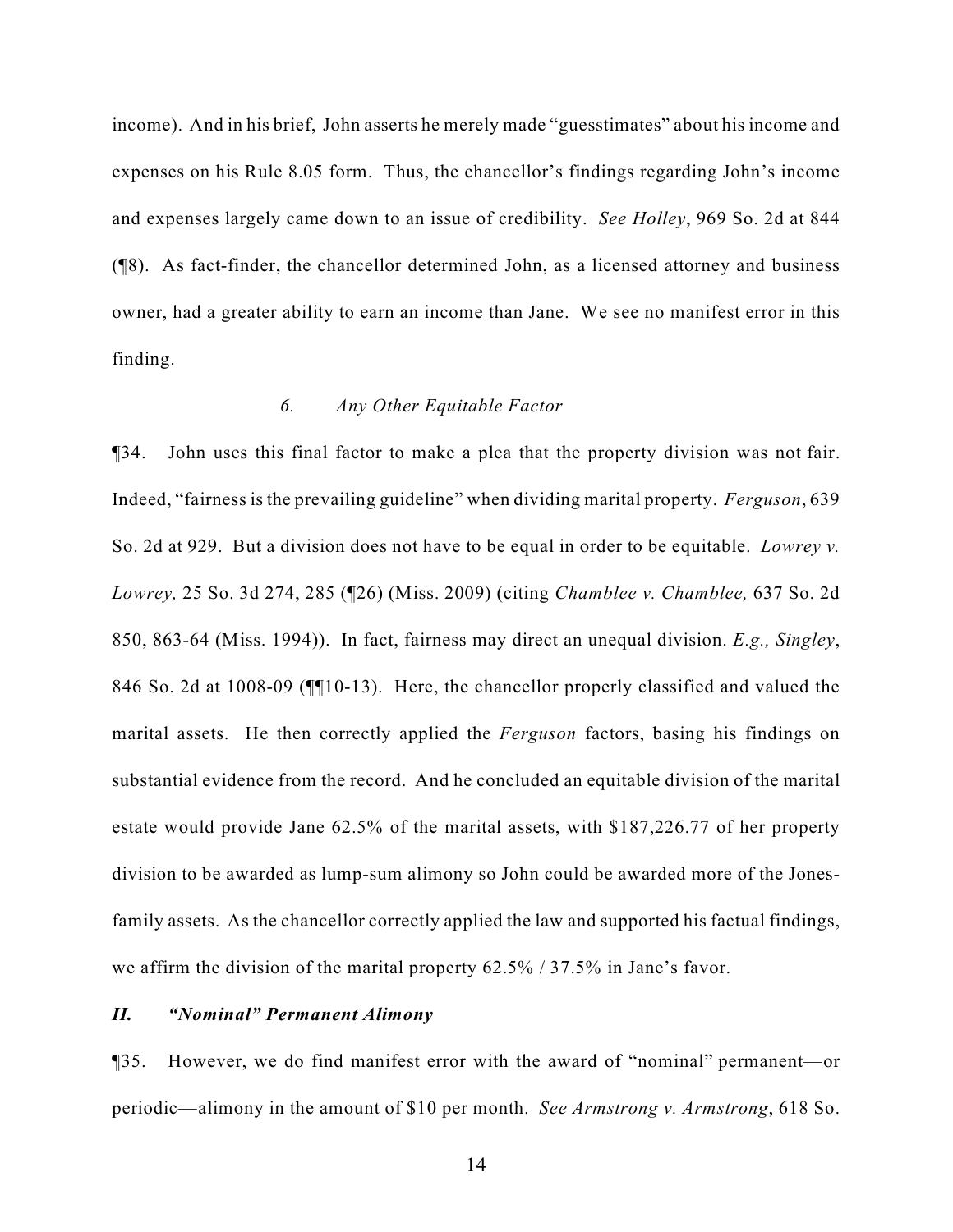2d 1278, 1280 (Miss. 1993) (reviewing alimony awards for manifest error). We note the chancellor correctly identified and applied the *Armstrong* factors. *See id.* But he did so after acknowledging he had made sufficient provision for Jane through the equitable division of the property so that permanent alimony was not needed. Alimony should only be considered if the property division leaves one spouse in a deficit. *Johnson*, 650 So. 2d at 1287. "If there are sufficient assets to provide for both parties, then there is no more to be done." *Carter v. Carter*, 98 So. 3d 1109, 1112 (¶8) (Miss. Ct. App. 2012) (citing *Johnson*, 650 So. 2d at 1287).

¶36. By referring to the award as "nominal" alimony, it does not appear that the chancellor was trying to address an actual deficit in the property award. Rather, he admits he was simply leaving the door open in case future events prove Jane has a need and John has an ability to pay. Such a contingency plan, while well-meaning, simply is not supported by our law. Alimony is to be considered as a remedy to an actual insufficiency in the marital assets, not as a contingency for a possible insufficiency in the future. Because the chancellor found the division of marital property left no need for alimony, we find it was error for the chancellor to nonetheless award "nominal" alimony. We reverse and render the award of \$10 per month in permanent alimony award.

### *III. Attorney's and Expert-Witness Fees*

¶37. We also reverse the award of \$18,250 for attorney's fees and expert-witness expenses. "The question of attorney's fees in a divorce action is a matter largely entrusted to the sound discretion of the trial court." *Watson v. Watson*, 724 So. 2d 350, 356-57 (¶29) (Miss. 1998) (quoting *Ferguson*, 639 So. 2d at 937). But when "a party is financially able to pay her